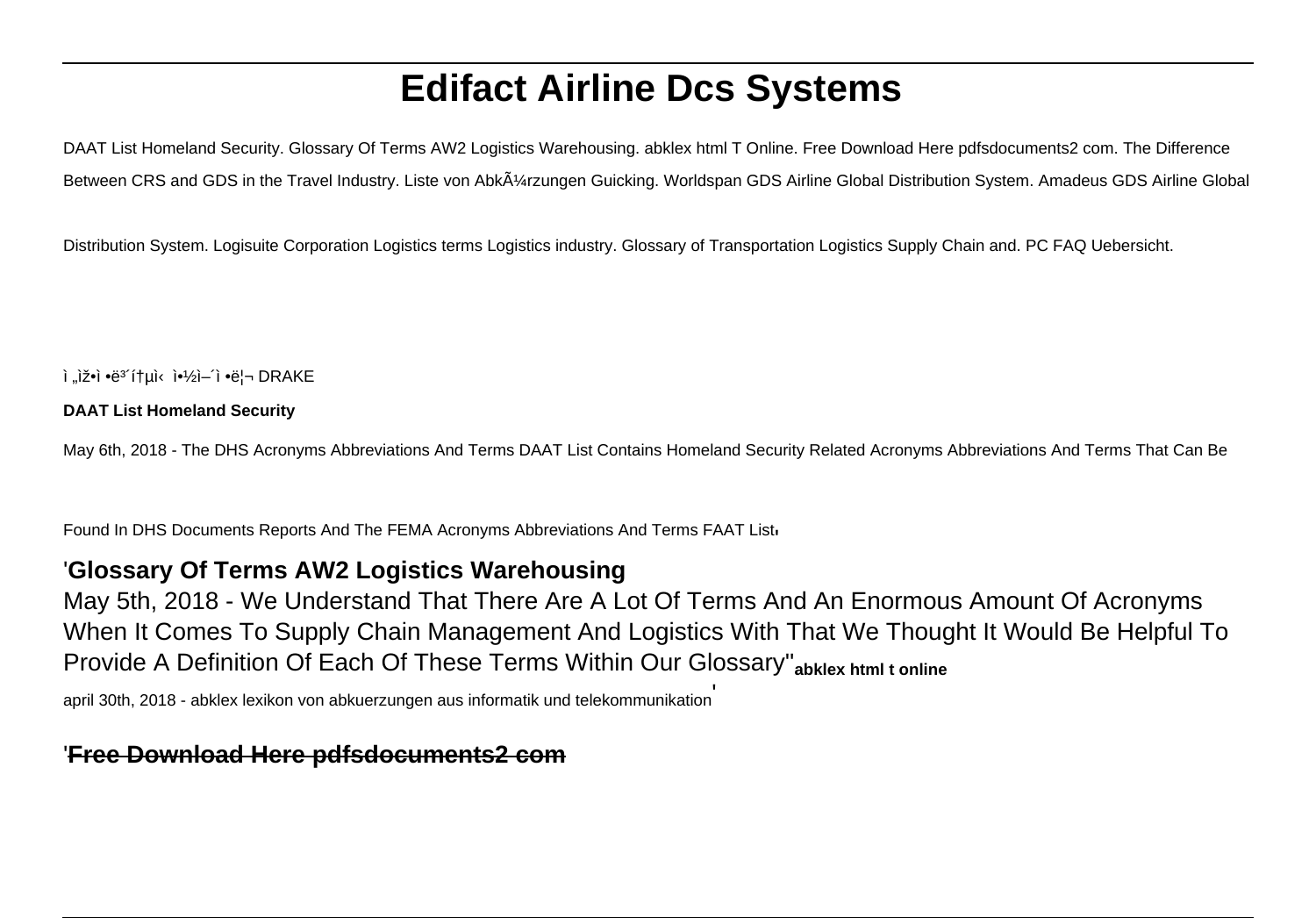May 2nd, 2018 - Abeuk Member Area pdf Free Download Here ABEUK MEMBERS AREA MANUAL PAST PAPERS http manualware com docs a abeuk members area manual past papers pdf'

# '**The Difference Between CRS And GDS In The Travel Industry**

May 1st, 2018 - Today I Would Like To Just Focus On The Differences Between Central Reservation Systems CRS And Global Distribution Systems GDS'

#### **∣**<br>Iiste von abkürzungen guicking

may 5th, 2018 - ba b a bachelor of arts ba berufsakademie ba bosnien und herzegowina bosnia and herzegovina iso 3166 ba bremsassistent kfz motor vehicle ba

bundesagentur f $\tilde{A}$ 1/4r arbeit

# '**Worldspan GDS Airline Global Distribution System**

### **May 5th, 2018 - Worldspan GDS Videcom VRS provides rapid connections to Worldspan giving your airline distribution to their global network or travel agents**''**Amadeus GDS Airline Global Distribution System**

May 6th, 2018 - Amadeus GDS By hosting your airline on the Videcom Reservation System you can connect your airline to all Amadeus Travel Agents to maximize your distribution across the globe'

# '**Logisuite Corporation Logistics terms Logistics industry**

May 5th, 2018 - Add Ons Lorem ipsum dolor sit amet consectetuer adipiscing elit sed diam nonummy nibh euismod tincidunt ut laoreet dolore magna aliquam erat volutpat''**Glossary of Transportation Logistics Supply Chain and**

May 4th, 2018 - Inbound Logistics glossary of transportation logistics supply chain and international trade